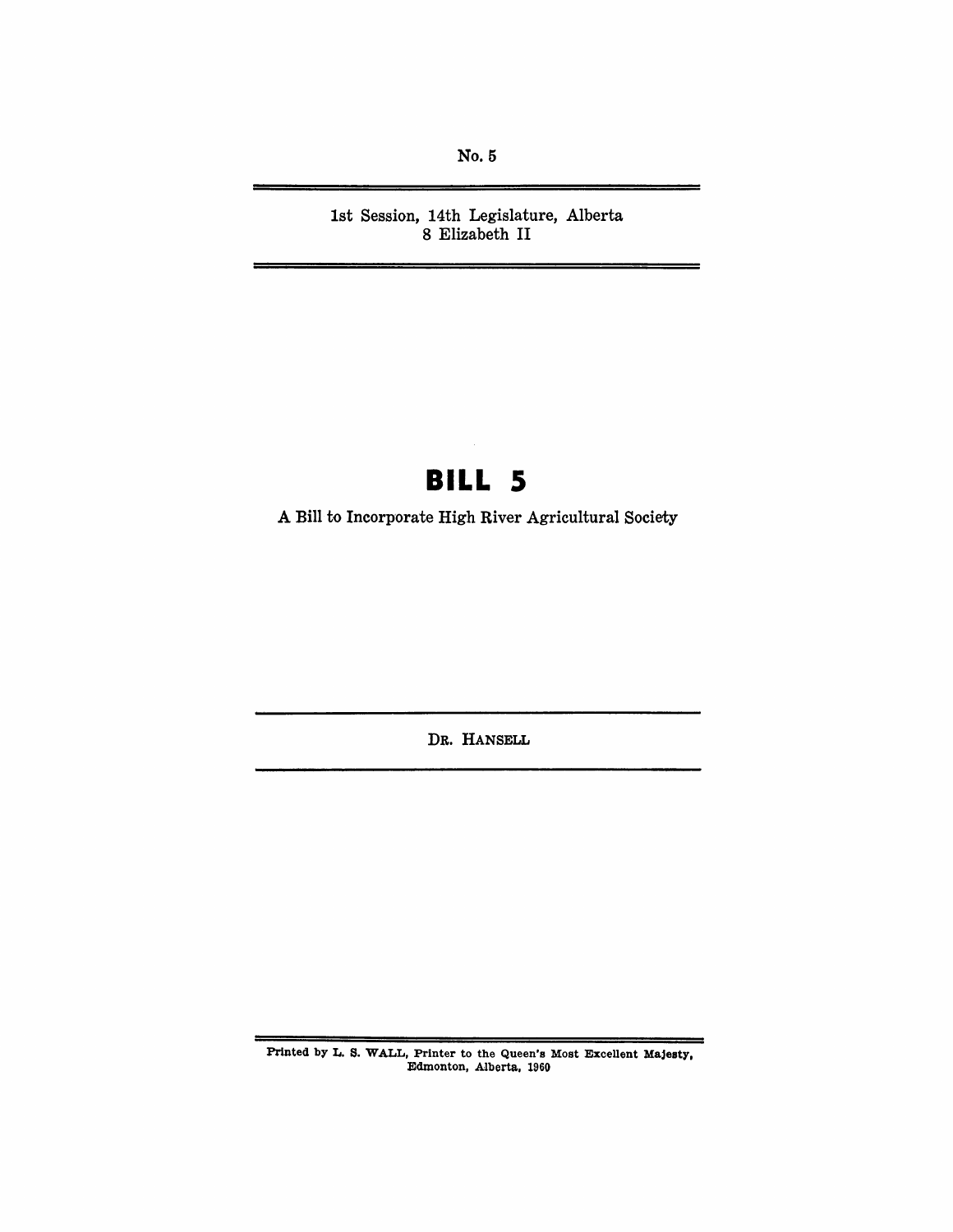### **BILL**

### No.5 of 1960

An Act to Incorporate High River Agricultural Society

#### *(Assented to , 1960)*

M/HEREAS a petition has been presented for the in- Preamble corporation of a society as therein mentioned, and it is expedient to grant the prayer of the said petition; and

THEREFORE Her Majesty, by and with the advice and consent of the Legislative Assembly of the Province of Alberta, enacts as follows:

1. This Act may be cited as *"The High River Agricultural* Short title *Society Act".* 

2. W. Spence Morrison, G. Wallace McIntyre, George Constitution E. Cowling, John H. Sutherland, Ronald C. Fraser, James Wyatt, George P. Sorkilmo, Louis R. Bradley, Gerald C. Newman, all of High River, John A. Paul and Thomas L. Sandeman, both of Okotoks, D. Ross Giles and F. Mervin Edy, both of Cayley, and Percival Bennett of Millarville, all in the Province of Alberta, together with such persons as may hereafter become members of the Society, are hereby constituted a body corporate under the name and style of High River Agricultural Society, hereinafter known and described as "the Society".

**3.** The said Society shall have power:  $\begin{array}{ccc} 2 & \text{Powers of} \\ 2 & \text{Powers of} \end{array}$ 

- $(a)$  to encourage and promote in and in the vicinity of the Town of High River and elsewhere in the Province of Alberta, all lawful games, sports and pastimes, and to hold exhibitions, contests, and exercises of all kinds including horse and foot races and other lawful games which require bodily activity or address, and for all the said purposes to offer and grant or contribute toward the provision of prizes, awards and distinctions;
- (b) to promote and improve the breeding of thoroughbred and other racing horses in the Province of Alberta;
- (c) to provide all necessary equipment for the carrying out of the objects of the Society;
- (d) to operate a pari-mutuel betting system during any horse race meeting conducted by the Society;
- $(e)$  to raise money by subscription or otherwise for the objects of the Society;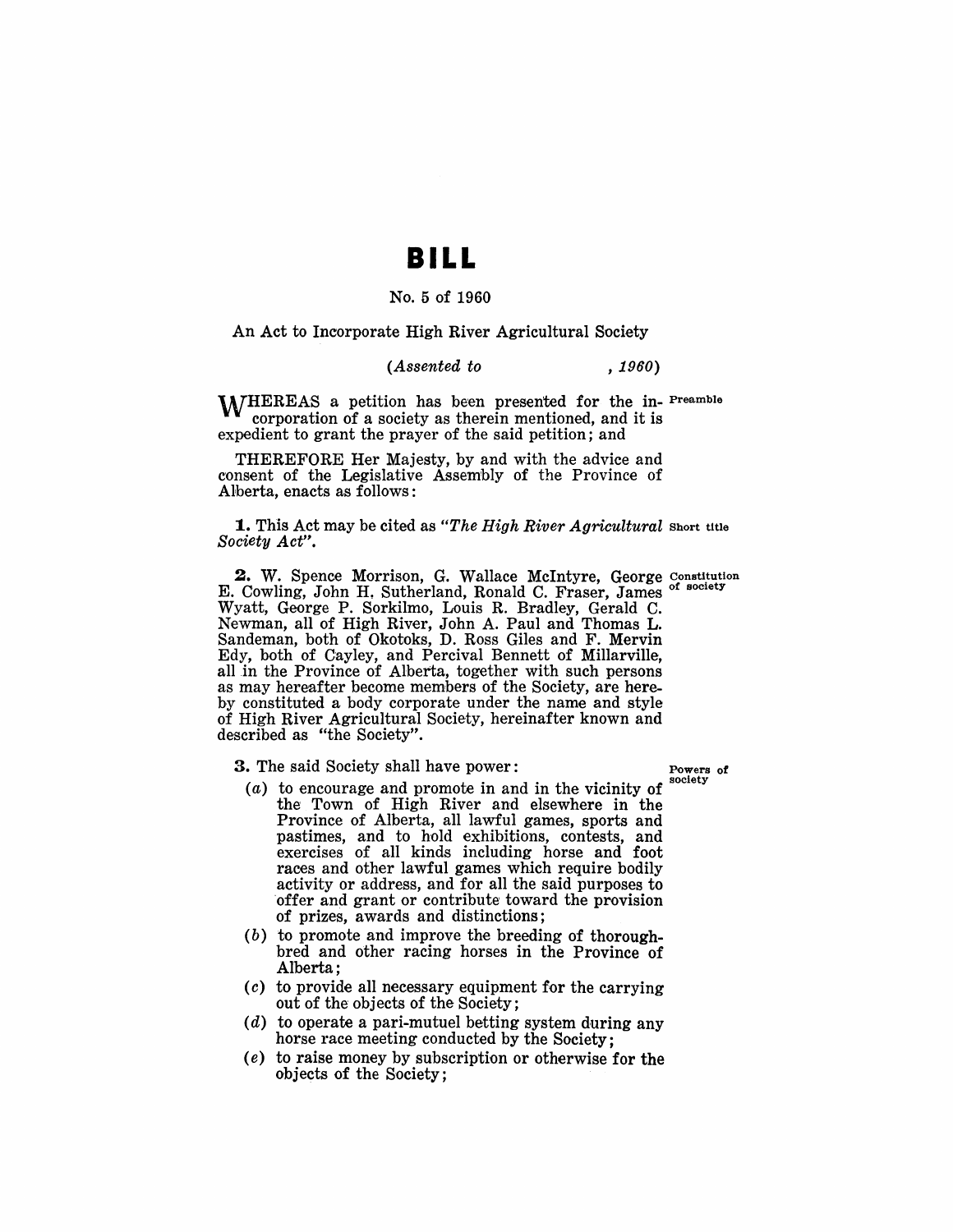- $(f)$  to buy, sell and deal in all kinds of provisions and non-alcoholic liquids required by persons frequenting the Society's grounds;
- (g) to subscribe to, become a member of and co-operate with other organizations either incorporated or not, whose objects are altogether or in part similar to those of the Society;
- $(h)$  to promote the physical and social welfare of its members in such manner as the Directors think fit;
- $(i)$  to purchase, take or lease, or otherwise acquire any lands, buildings, easements, or property, real and personal, which may be requisite for the purpose of or capable of being conveniently used in connection with any objects of the Society;
- $(i)$  to sell, manage, lease, mortgage, dispose of, or otherwise deal with the property of the Society;
- $(k)$  to acquire the property of and carry on the business or undertaking of the High River Agricultural Society, a body corporate incorporated under *The*  Agricultural Societies Act of the Province of Alberta.

Capital

4. The Society shall not have a capital divided into shares or declare any dividend or distribute its property among the members thereof during the existence of the Society, and the interest of a member in the Society shall not be transferable.

Application 5. (1) The provisions of section 5 of *The Companies Act* of The shall not apply to the Society.<br>
Act and The  $\frac{Act}{dt}$  and  $\frac{Te}{2}$  The provisions of sections 2. 13. 16. 21 and 25 to 31 shall not apply to the Society.

 $(2)$  The provisions of sections 2, 13, 16, 21 and 25 to 31 of *The Societies Act,* shall apply to the Society to the same extent as though, and to the intent and purpose that, the Society were a society incorporated under *The Societies Act* 

G. No member of the Society shall in his individual capacity be liable for any debt or liability of the Society.

Liability of member

Borrowing

7. The Society shall have the power to borrow, raise or secure the payment of money from time to time on such terms and conditions as the Directors may deem expedient and in particular by the issue of debentures or by the transfer or hypothecation to lenders or to trustees for their benefit, of the whole or any part of the immovable property of the Society, but this power shall be exercised only under the authority of the by-laws of the Society.

Revenue

8. The Society may apply any part of its receipts or revenues by way of prizes to contestants or competitors at any meeting or exercise held by the Society or by way of premiums to the breeders or owners or exhibitors of animals exhibiting or contesting thereat.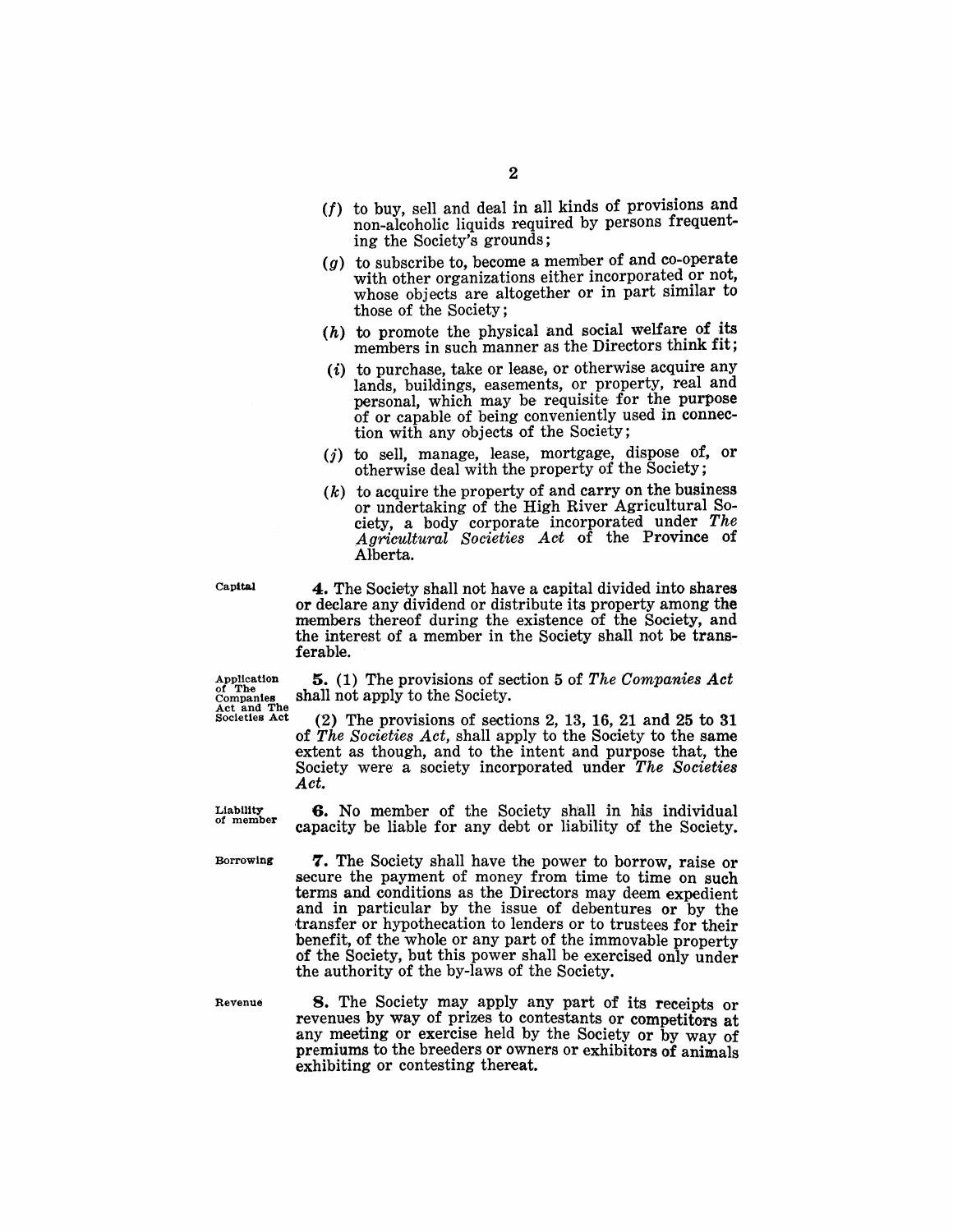**9.** The Society may preserve order upon and in the Preserva-<br>cinity of its grounds and for that numbers may ampley tion of order vicinity of its grounds and for that purpose may employ special constables.

**10.** Subject to the by-laws of the Society, for the purpose Financial of carrying out any or all of its objects the Society may draw, make, accept, endorse, discount, execute and issue promissory notes, bills of exchange and other negotiable instruments.

**11.** (1) The persons named herein shall be the first Admission members and the provisional directors of the Society and <sup>of members</sup> members and the provisional directors of the Society and may provide for the constitution of the Society and the admission of members thereto in the form of by-laws which shall become effective upon the filing of the same with the Registrar of Joint Stock Companies.

(2) Any such by-laws, not being inconsistent with the law or this Act, shall be binding upon the Society and upon its members.

**12.** This Act comes into force on the day upon which it is Coming assented to.